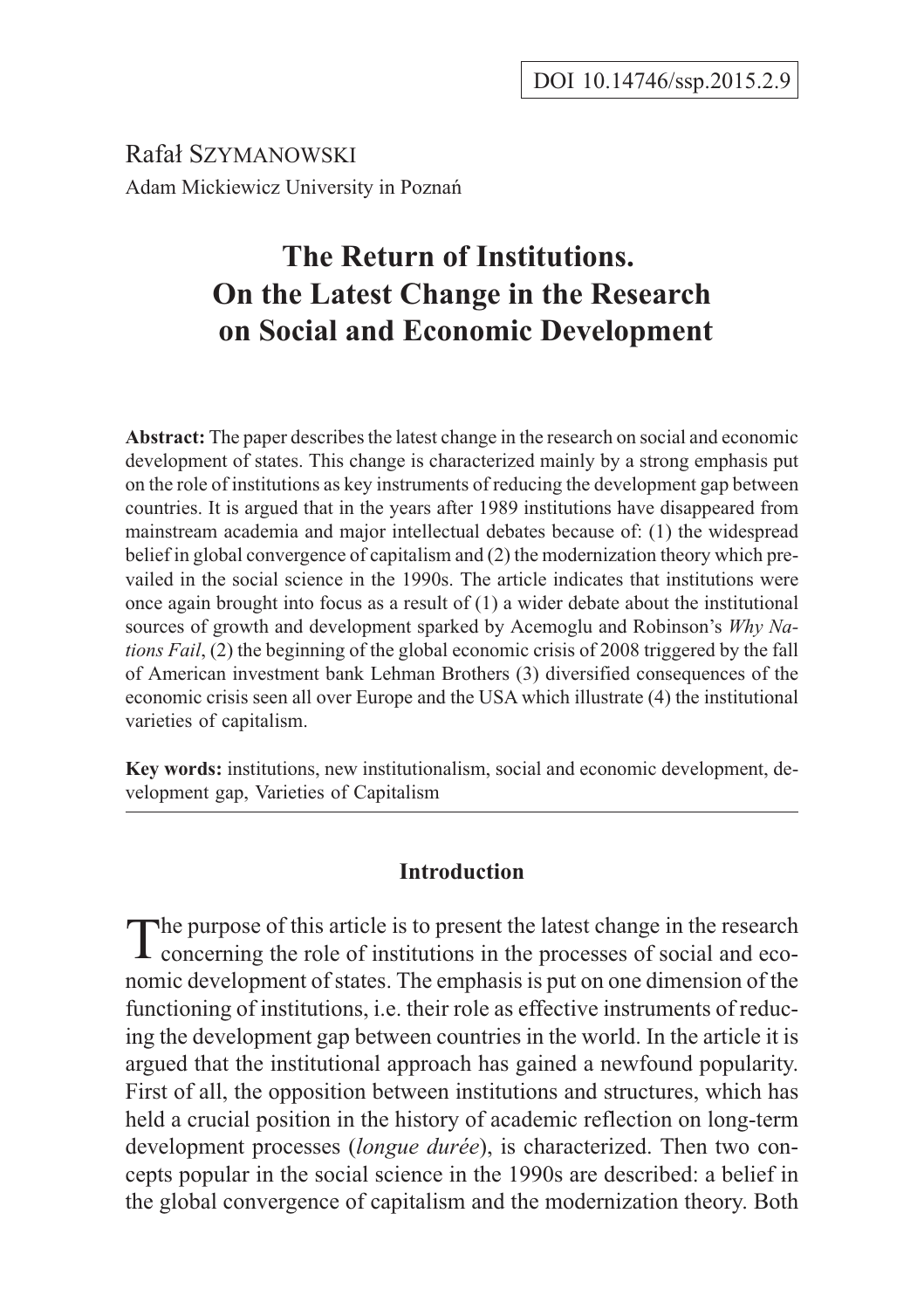these concepts regarded external factors as basic impulses of development; while at the same time they relegated institutions to a secondary position.

It was indicated that the Post-Washington Consensus was the first sign of a return of institutions into the mainstream of political and academic reflection as well as a symbolic caesura that marked the retreat from ideas which dominated the last decade of the twentieth century. The global economic crisis of 2008 was considered to be the crucial event as a result of which institutions ultimately returned to the center of public debates and development strategies. The renaissance of the institutional approach can be observed in the debate following the global economic crisis, which focuses on the new sources of development in the Western world. It is argued that the contemporary popularity of institutions results from the varied consequences of the economic crisis, which are seen in different socio-economic situations across the countries in Europe and the USA, reflecting different varieties of capitalism. Finally, conclusions drawn from this new wave of popularity of institutions, which may be relevant also for Poland, are presented.

It should be noted that institutions have been an object of reflection in the social science since its birth. As it is argued, in the first decades of the twentieth century, institutionalism was simply synonymous with political science (Lowndes, 2006, p. 89). After the Great Depression of the 1930s, the Second World War, the beginning of the Cold War and the behavioral revolution, this approach was subjected to a strong criticism and underwent a major transformation resulting in, among others, the acceptance of a need for a broader definition of institutions. The approach was revived in the form of new institutionalism which integrated diverse theoretical approaches and science disciplines (among others, political science and economics) in the form of a broad scientific perspective. The issues discussed in the paper cover only a small range of topics which are contained within this lively, pluralistic and inspiring perspective.

# **Institutions and Structures**

The distinction between institutions and structures is an important element in the long history of academic reflection on the long-term processes of social and economic development. Institutions, understood organizationally, are an entity; a specialized part of the whole; something that plays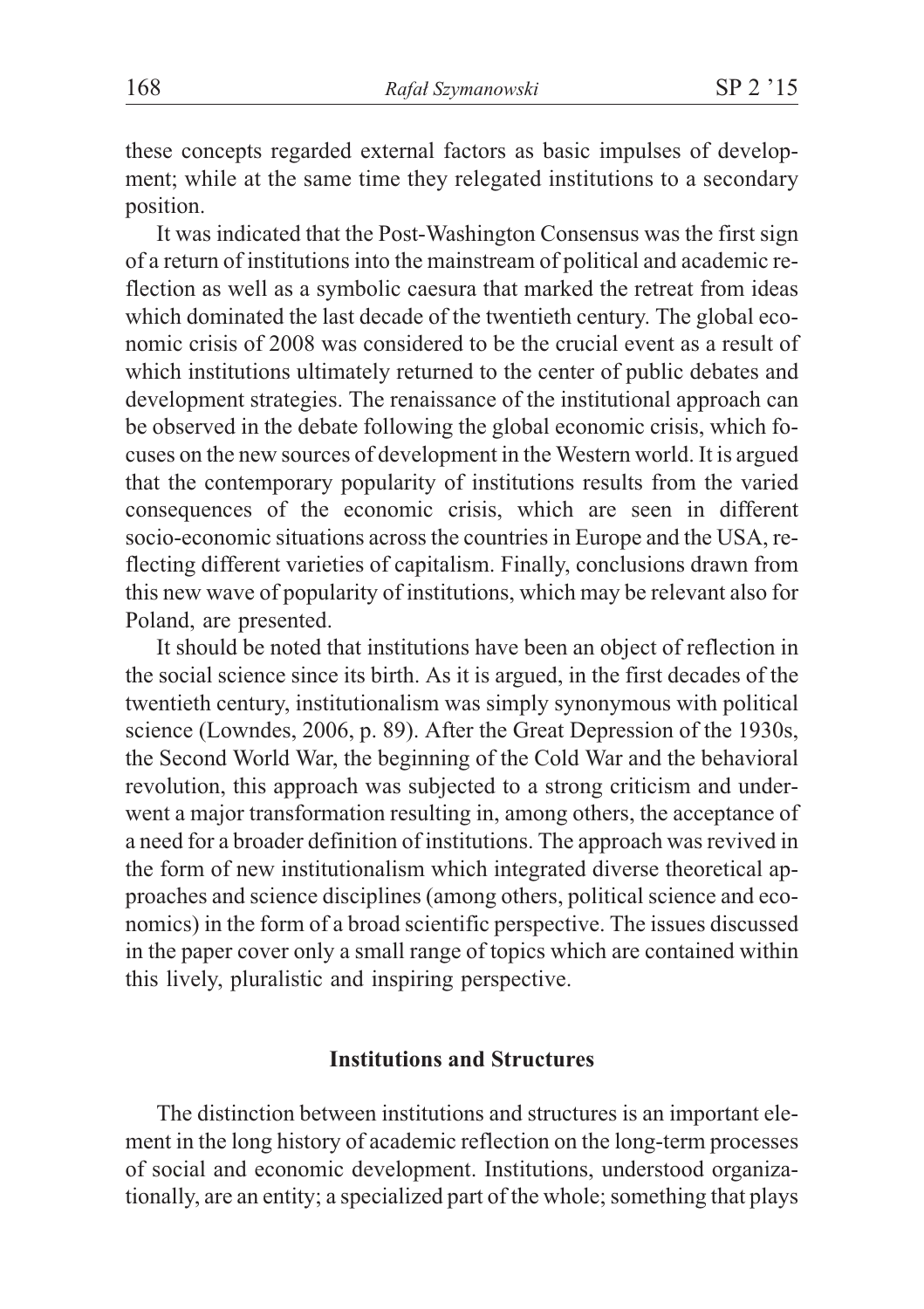a certain role in some larger unit. Institutions, understood behaviorally, are social "rules of the game", deeply rooted norms and patterns of behavior, interactions and social relations; and, more controversially, principles and values shared by most members of a certain political community. By contrast, structures can be understood as external determinants defining the position of the state and its economy in a complex system of international dependencies. According to Anna Sosnowska, the opposition between institutions and structures in practice often comes down to "choosing the level of analysis: the internal, often national or external, often transnational, and ultimately global" (Sosnowska, 2004, p. 21).

Representatives of the institutional approach argue that an unfavorable geopolitical position of the state or harsh climate conditions do not necessarily have to compromise its chances for a successful modernization and civilization progress. Finding the right comparative advantages and launching internal development impulses, such as transparent regulations, an efficient court system, highly skilled workforce, effective mechanisms of interest representation, unobstructed paths of social upward mobility and a successful political strategy can lessen backwardness and reduce the distance from the more developed countries. Unlike institutionalists, representatives of the structural approach in the analysis of development processes tend to believe that hostile external surrounding can thwart even the most inventive and creative synergy of internal development potentials. A centuries-long location on the periphery or semi-periphery of the world determines the position of countries in the international division of labor as well as the structure of their foreign trade and their place on the map of global investment flows.

Institutionalists often purport that representatives of the structuralist approach have a tendency to think deterministically; that they are prone to excessive pessimism in the evaluation of development opportunities for individual countries; and that they provide a justification for a lack of strategic thinking and the absence of an autonomous concept of a development policy. They, in turn, are often accused by structuralists of overestimating the role of internal resources and a failure to recognize the importance of external and international context for development processes. It should be noted that the division into institutionalists and structuralists does not always correspond with the distinction between optimists and pessimists as far as evaluating the development prospects of certain states is concerned. Advocates of the institutional approach argue that even the most desirable and beneficial conflux of external development trends may not be suffi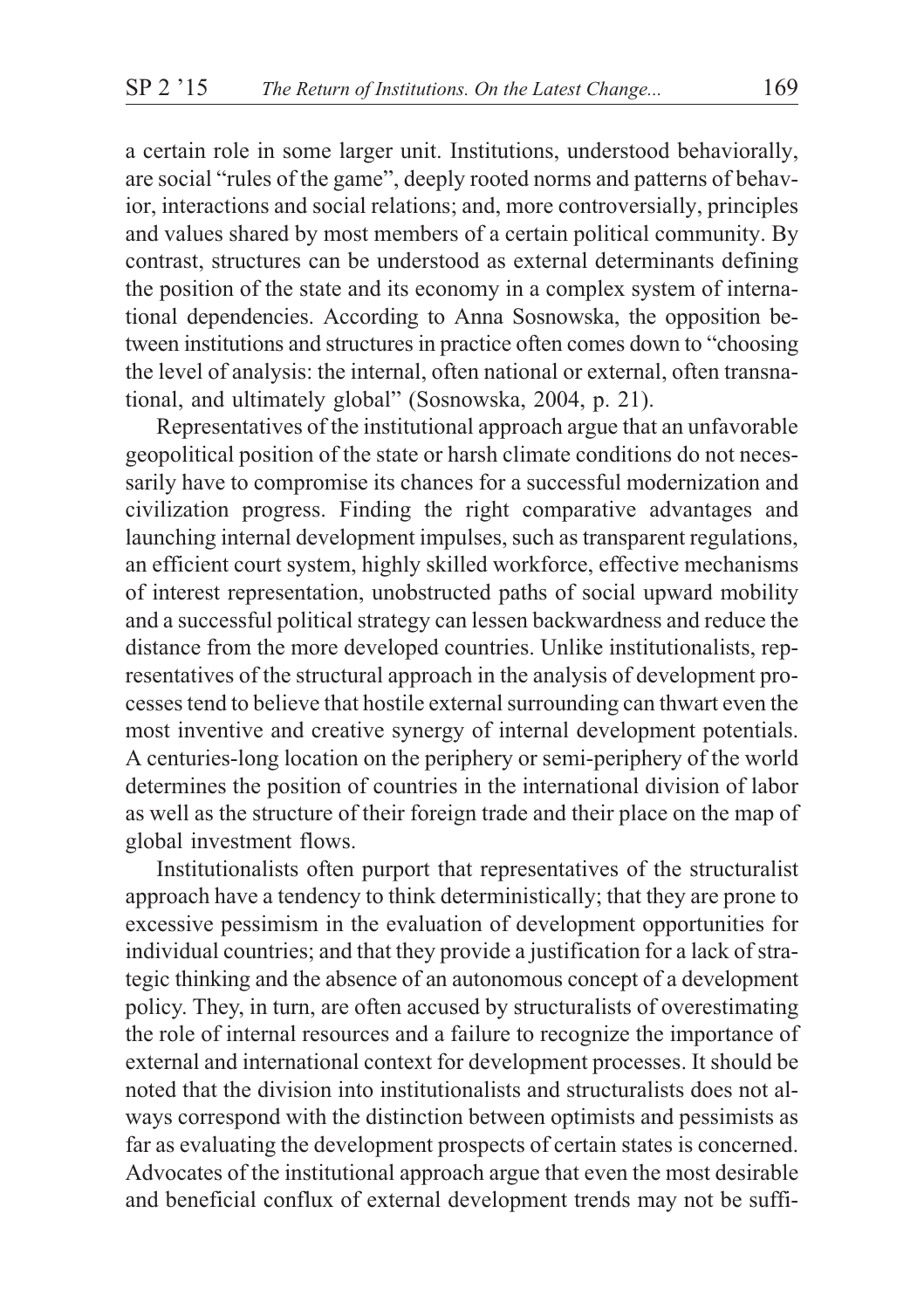cient to modernize the state if it is not accompanied by autonomous and efficient internal institutions. Some structuralists are inclined to think that states in fact do not exist as independent and autonomous entities; that they are no more than a derivative of external structures and international forces beyond their control; therefore certain regional development trends may propel the dynamic economic growth of a country.

This dualism can be regarded as a form of a classical theoretical dispute in the humanities and social science concerning the relationship between the subject and structure. The essence of this dilemma consists of an attempt to recognize the extent to which social actors (in this case states) are able to make their own choices and shape their own lives, and to which their lives are structured beyond their control and determined by external forces (McAnulla, 2006, p. 273; Wieviorka, 2011, p. 17). This conundrum is more of a fundamental philosophical question and one should not look for a final and ultimate solution. One should be aware though that such a dichotomy exists and has its indisputable consequences; i.e. that attributing primacy to subjects or structures entails certain methodological and epistemological consequences, which ultimately affects the final outcome of research.

What's more, the above described distinction, although important in the academic reflection, to a certain extent has a contractual nature in the research carried out on growth and development policies of states. Representatives of both perspectives acknowledge that the connection between internal and external factors and their impact on the development of certain countries is dynamic, not static; and that it varies depending on each analyzed case. In other words, to participate in the dispute about the subject and structure means to take a stand on the relative importance of intentional and structural factors in any particular case (McAnulla, 2006, p. 276).

#### **Global Convergence of Capitalism and the Modernization Theory**

In the years following the fall of the Berlin Wall and the end of the Cold War conflict, institutions whose one of the key tasks was to reduce the distance from the most developed Western countries, disappeared from mainstream academia and major intellectual debates. This process was caused both by a popular belief in the global convergence of capitalism and the modernization theory, which prevailed in the sociology of that time.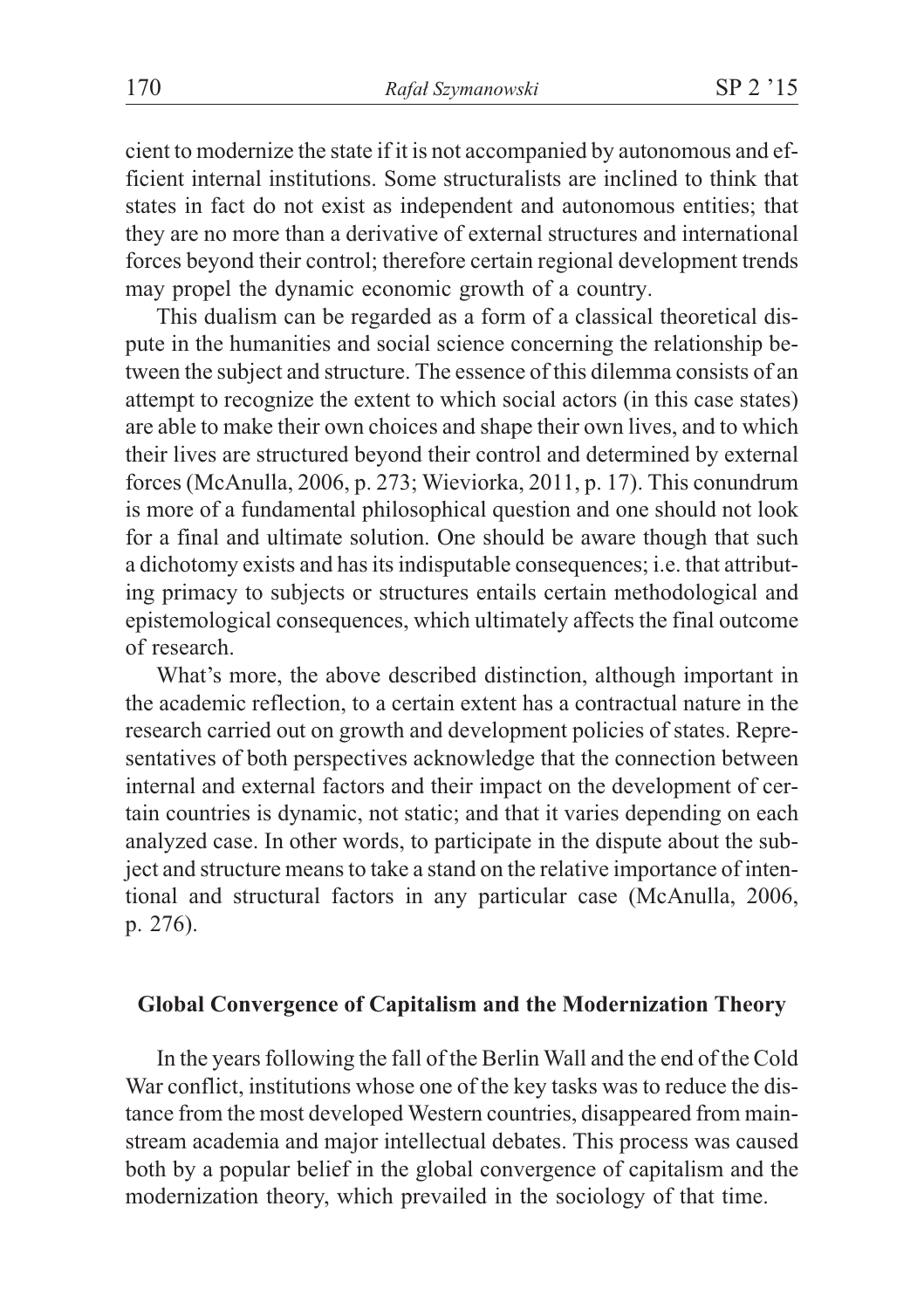In the early 1990s, realistic thinking about the creation and management of institutions was hindered by the atmosphere of optimism brought about by the new international situation and incipient ideological orientation that dominated the Western political and philosophical reflection until the end of the twentieth century. In the summer of 1989, American political scientist Francis Fukuyama, in a memorable article published in the "National Interest", developed later in his book, stated that liberal democracy may be "the end point of mankind's ideological evolution" and "the final form of human government" constituting the real end of history (Fukuyama, 2009, p. 9). Fukuyama's claim became one of the sources of the increasingly popular and widespread notion of the convergence of the to date diversified socio-economic systems into one universal Western model of capitalism. Under the influence of globalization, the next stage of the scientific and technological revolution and the diffusion of modern communication technologies, different national economic systems were supposed to become similar to one another and gradually converge into one universal Western model. It were to consist of three pillars: a free- -market economy, a liberal democracy and deep respect for universal human rights. Acceptance of such a belief by most ruling elites and opinion leaders had important implications. In such an intellectual atmosphere the issue of traditions, to which the institutional models of a political system and market economy built in the transforming countries referred, ceased to be so crucial. The question of whether they resemble the institutional arrangements of the Nordic model, the German social market economy, the French model or the Anglo-Saxon one, was no longer posed so repetitively, since all of these hitherto varying systems were heading in the same direction, which was universal Western capitalism.

At the same time, the sociological discourse was to a large extent shaped by the increasingly popular modernization theory. As noted by Anna Sosnowska, the dominant conceptualization of social change after 1989 excluded theories other than the modernization theory, such as theories of dependency, the world-system or globalization (Sosnowska, 2004, p. 12). From all of the above mentioned approaches, the modernization theory – being one of the few "non-Marxist, pro-liberal and pro-capitalistic theories of change and social development" (Sosnowska, 2004, p. 15) – closely corresponded to the atmosphere of euphoria, elation and optimism after the fall of the Berlin Wall. The modernization theory largely shaped the transition paradigm which analyzed countries in a process of major systemic transformations. It was driven by the belief that after the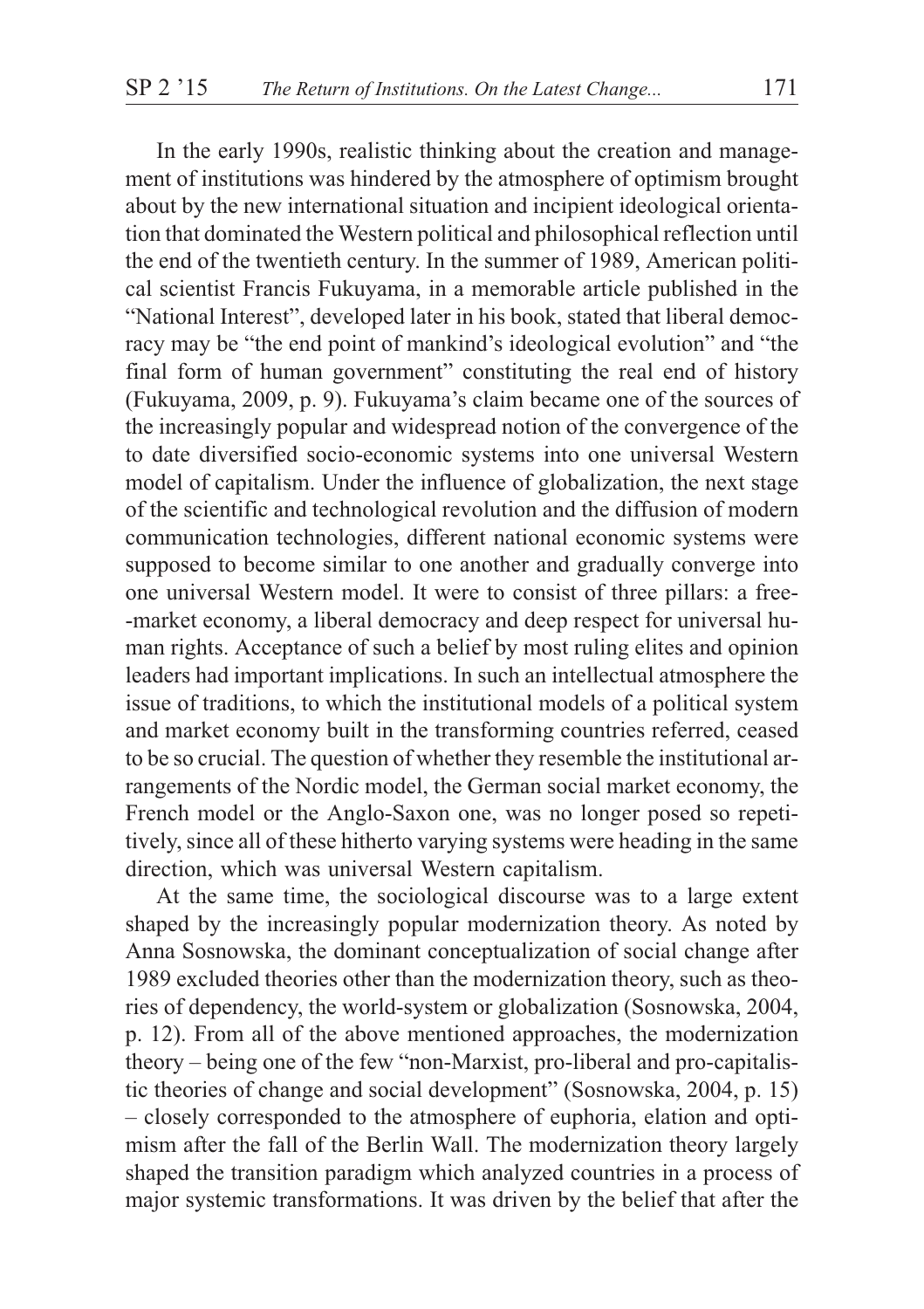fall of the Berlin Wall countries of Central and Eastern Europe which were to introduce political and economic reforms should simply follow the modernization path of the most developed countries. This task consisted of copying the social practices and forms of organization already existing in the most developed Western democracies. It was believed that societies of the region were in fact culturally similar to Western ones; it should be easy though to stimulate the habits and skills that characterize citizens of Western societies. As part of this approach, external factors, especially processes of economic globalization, opening markets to capital, management and know-how from abroad, were considered to be a crucial modernization force. As indicated by Krzysztof Jasiecki "an important aspect of modernization concept was, among others, emphasizing the special role of external factors, taking into account geopolitical transformations of the world, the possibility of external political support, economic aid and the increasing openness of international markets" (Jasiecki, 2013, p. 26). Those were representatives of different variants of the modernization theory who identified international corporations as key instruments of reducing the distance from the richest countries of the world. Global companies were thought to be the main channels of investment and capital inflows that were to generate fundamental economic and social changes and ultimately enable civilization progress.

The most radical advocates of concepts of convergence of capitalism and the modernization theory emphasized the role of internal organizations and the quality and efficiency of their operations; but only if they constituted a prerequisite for both penetration of external forces such as financial capital or foreign direct investment, and placing these forces within the domestic context. As an example, the Washington Consensus, which was a set of macroeconomic policy recommendations for developing countries formulated in the late 1980s by the United States and international organizations such as the International Monetary Fund, World Bank and International Trade Organization, included a number of internal reforms. These were, among others, an introduction of competitive exchange rates, a reduction of tax rates and broadening the tax base, privatization, deregulation, protection of intellectual property rights, abolishing regulations hindering the free movement of capital, the opening of financial markets (Williamson, 1990). These recommendations illustrate reforms in the domestic policy, whose primary goal is to increase the permeability and receptivity to external factors.

Radically different opinions were also formulated. They stressed that foreign capital and foreign direct investment may conserve the unfavor-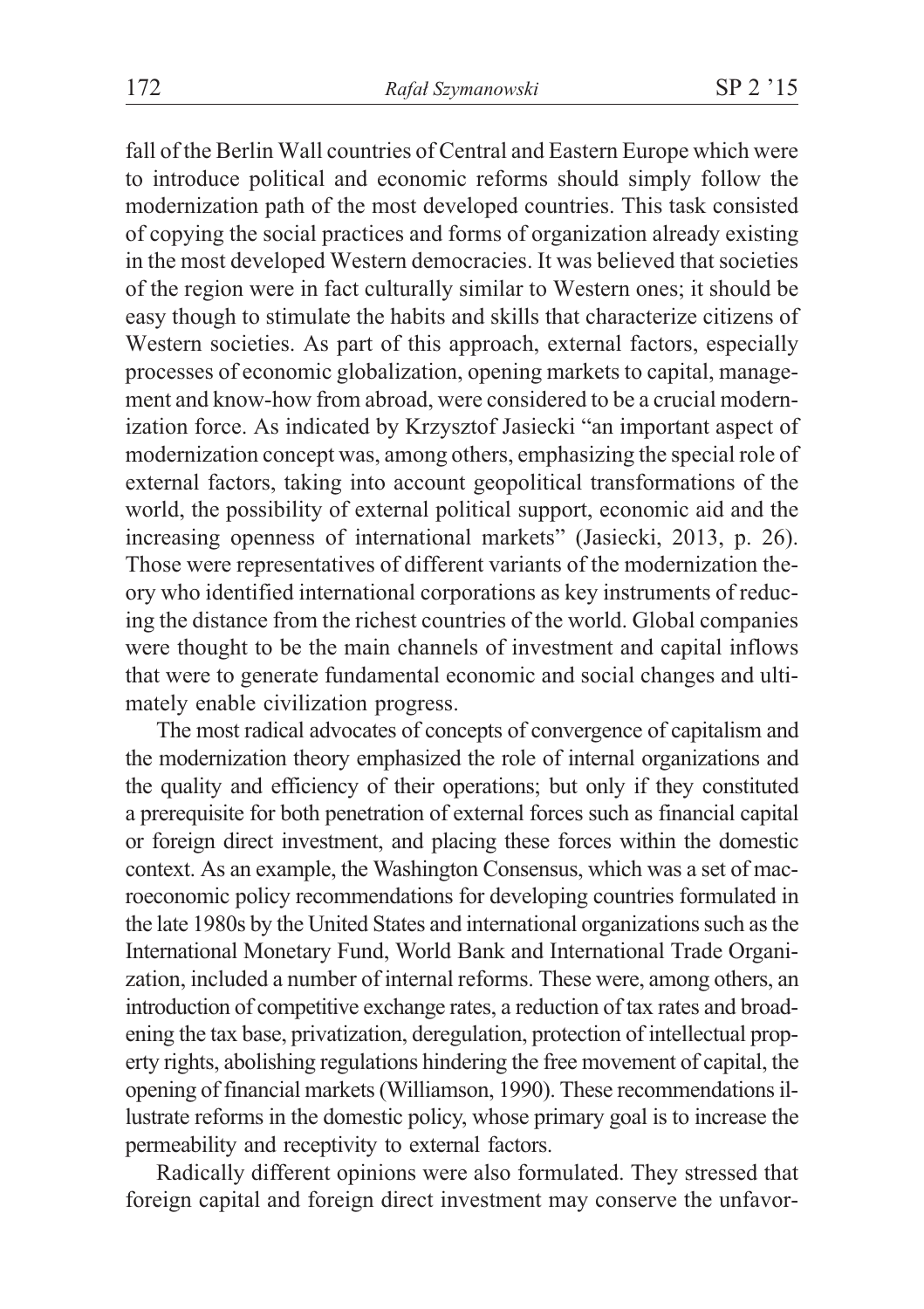able economic structure in the hosting country and shape the anti-development structure of interest groups, which are not interested in long-term modernization. However, these claims reached far beyond the consensus of that time.

### **The Post-Washington Consensus**

Institutions slowly started to return to mainstream intellectual debates, policy strategies and recommendations formulated by international organizations for the first time in the late 1990s as a result of a unique confluence of various processes and events. The decade which passed since the fall of the Berlin Wall proved that globalization processes manifest themselves in the form of multidirectional development trends rather than global convergence into one universal model. Results of political transformations and market reforms in Central and Eastern Europe differed depending on the country; at the same time signalling different political outlook and development prospects for transforming countries. The experience of financial crises in Russia and Southeast Asia illustrated the vulnerability inherent in almost every free-market economy and shed some light on the dangers connected with too hasty removal of barriers to the free movement of capital. The emerging alter-globalization movement was the first such large social movement to question the neo-liberal principles which governed and organized the global economic system to date. As a consequence of these processes, as indicated by Krzysztof Jasiecki, "the conviction that there is only one proper way of organizing a market economy has lost in significance"; and gave way to the belief that "in the context of globalization, processes of convergence of economic institutions are at the same time accompanied by a tendency to maintain their separateness, and by the emerging new configurations of production forces, leading to different varieties of capitalism; the spectrum of institutional arrangements organizing market economies broadens; and the relations between social classes and strata and the state become more and more complex" (Jasiecki, 2013, p. 37).

A symbolic turning point, which marked the first correction of the dominant intellectual climate of the era, was the year 2003 in which the Washington Consensus was subjected to major changes. Both the International Monetary Fund and the World Bank acknowledged that the previous set of recommendations was incomplete; and that the developing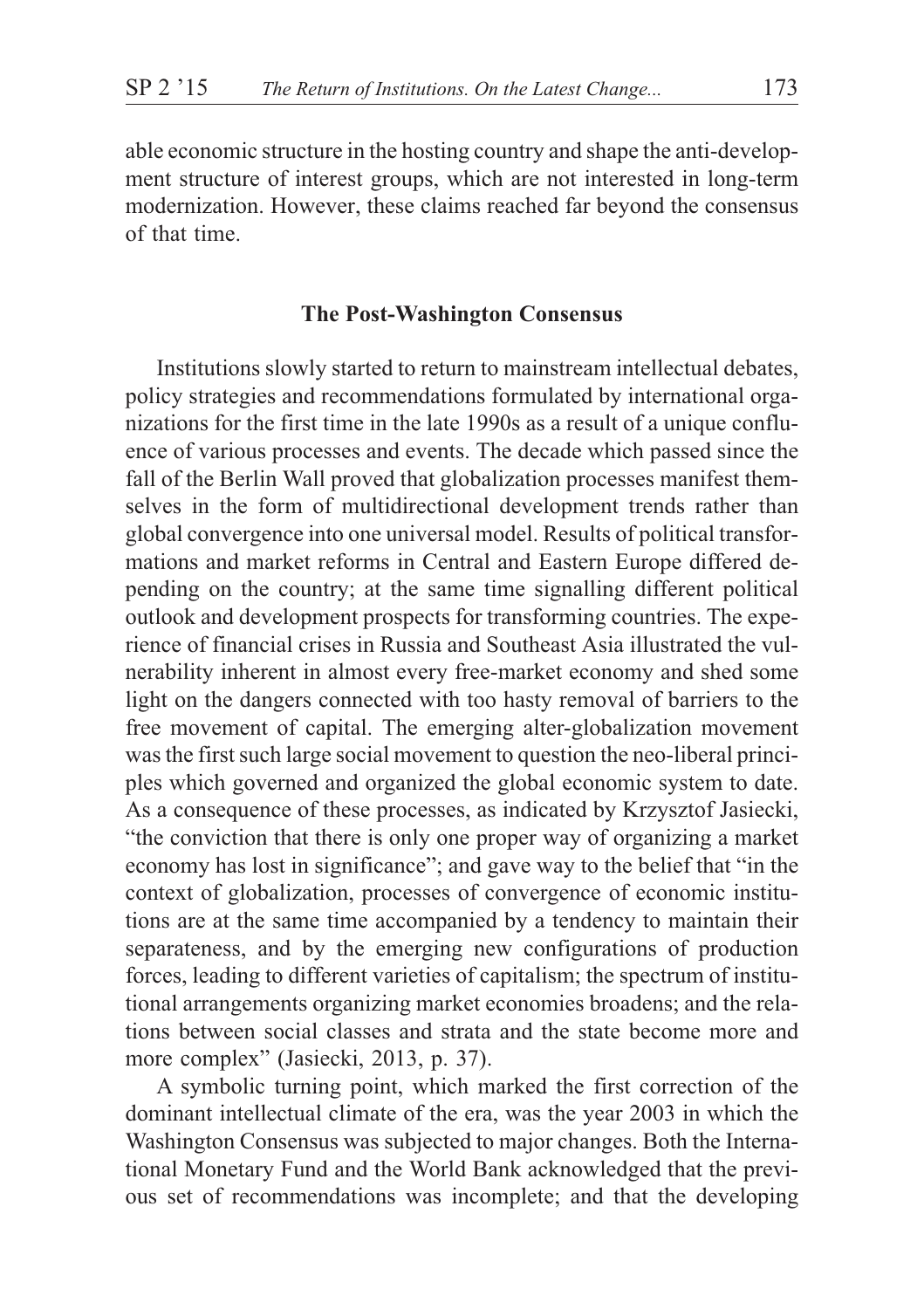countries should reach beyond the first generations of macroeconomic and trade reforms and focus more on institutional reforms. The emerging new consensus, called the Post-Washington Consensus, emphasized the need for reducing corruption, the importance of quality and flexibility of institutions, institutional differentiation appropriate to the existing conditions, enforceable codes and standards, clarity of regulations, strengthening corporate governance, the role of good governance, vertical and horizontal policy coherence (see Table 1). This change was interpreted as the first sign of the transition from understanding institutions only as a context for markets to seeing the market as a system of interconnected institutions, shaped by certain political decisions (Pedersen, 2010, p. 627).

Table 1

**Crucial policy recommendations in the Washington Consensus and the Post-Washington Consensus**

| <b>The Washington Consensus</b>                                                   | The Post-Washington Consensus                          |
|-----------------------------------------------------------------------------------|--------------------------------------------------------|
| <b>Fiscal Policy Discipline</b>                                                   | Reducing Corruption                                    |
| Tax Reform (Broadening the tax base)                                              | Improving Quality and Flexibility of Institu-<br>tions |
| Market Determined Interest Rates                                                  | Introducing Enforceable Codes and Standards            |
| <b>Competitive Interest Rates</b>                                                 | Clarity of Regulations                                 |
| Trade Liberalization                                                              | Strengthening Corporate Governance                     |
| Liberalization of Inward Foreign Direct The Role of Good Governance<br>Investment |                                                        |
| Privatization of State Enterprises                                                | Vertical Policy Coherence                              |
| Deregulation                                                                      | Horizontal Policy Coherence                            |

**Source:** Author's own compilation based on: Williamson (1990) and Pedersen (2010).

## **Institutions in the Polish Systemic Transformation**

The first period of the Polish transformation in many ways did not comply with modern standards which define the creation of institutions. It would be inadequate to state that in the post-1989 Poland institutions were no object of consideration. The crucial task that Poland faced following the fall of the Berlin Wall was defined – in the spirit of all-major-party consensus – precisely as building mature institutions of a free-market and democratic system. The notion of institution, however, was often seen from a limited perspective, which in turn resulted in undertaking actions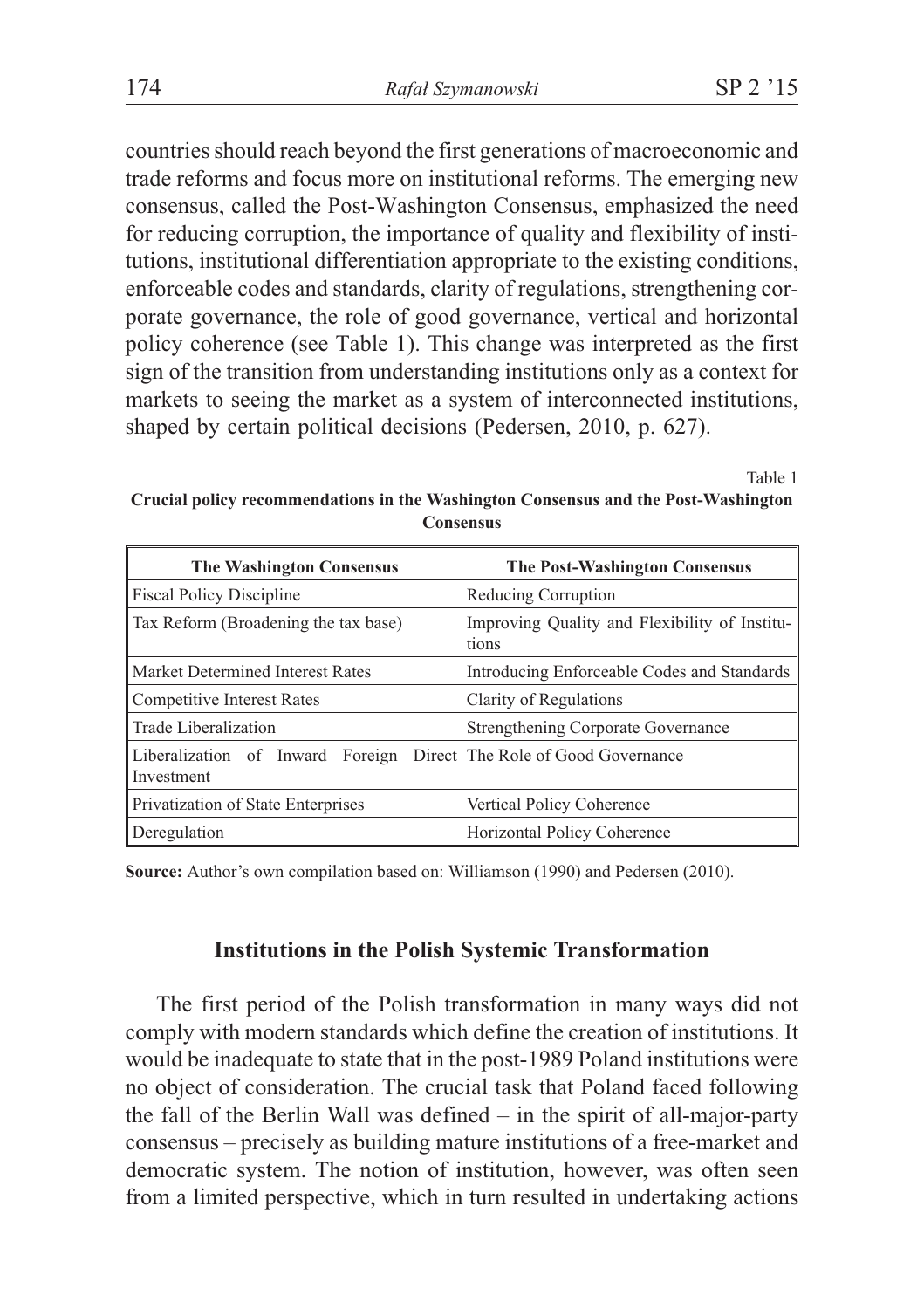and reforms inappropriate to the challenges a country in the process of transformation meets.

In the first period of the Polish transformation, stabilizing the main macroeconomic parameters was the main focus. Actions undertaken at that time were directed – unsurprisingly – at the narrowly conceived economic policy. It has been pointed out that the perception of every economy as an organic creature which cannot be reformed by changing just one parameter, if one does not synchronize it with other parts of the system, was all too rare at that time. For instance, the emergence of an unfavorable structure of social benefits in the 1990s, which served as a disincentive to work, clearly had a negative impact on the results achieved in the field of the economic policy (Zybała, 2013, p. 134). It has been noted that the first period of the Polish systemic transformation was filled with numerous examples of situations in which the connections and linkages occurring between the interconnected elements were not taken into consideration by the policy makers.

Institutional arrangements introduced at the beginning of the Polish transformation became the subject of many interesting analysis made by sociologists and political philosophers. Jadwiga Staniszkis formulated a claim about "the incompleteness of the Polish capitalism" (Staniszkis, 2003, p. 105). In her opinion, the adopted strategy of the Polish systemic transformation was designed to synchronize Poland with the world being at a different civilization level. This goal imposed rapid social transformations and dynamic institutional adaptations. These actions brought to life institutions which were compatible with international business relations and worked towards meeting the needs of foreign capital. Attempts to build the internal development capacity through the creation of autonomous economic centers, such as competitive industry or an efficient banking sector, were abandoned. As a result, the ownership structure formed in the most sensitive areas of business networks in Poland, such as consulting services, export industry, trade and real estate, do not facilitate long-term modernization of a country (Jasiecki, 2013, p. 187). Another interpretation was presented by British political philosopher John Gray. According to him, systemic transformation in countries of Central and Eastern Europe was limited to its economic dimension; while in fact it was a major undertaking that required political consensus, support of large social groups and a narrative explaining the ultimate objectives of certain moves. Cultural differences were wrongly conceived as merely "superficial manifestations of economic factors", while in fact they were important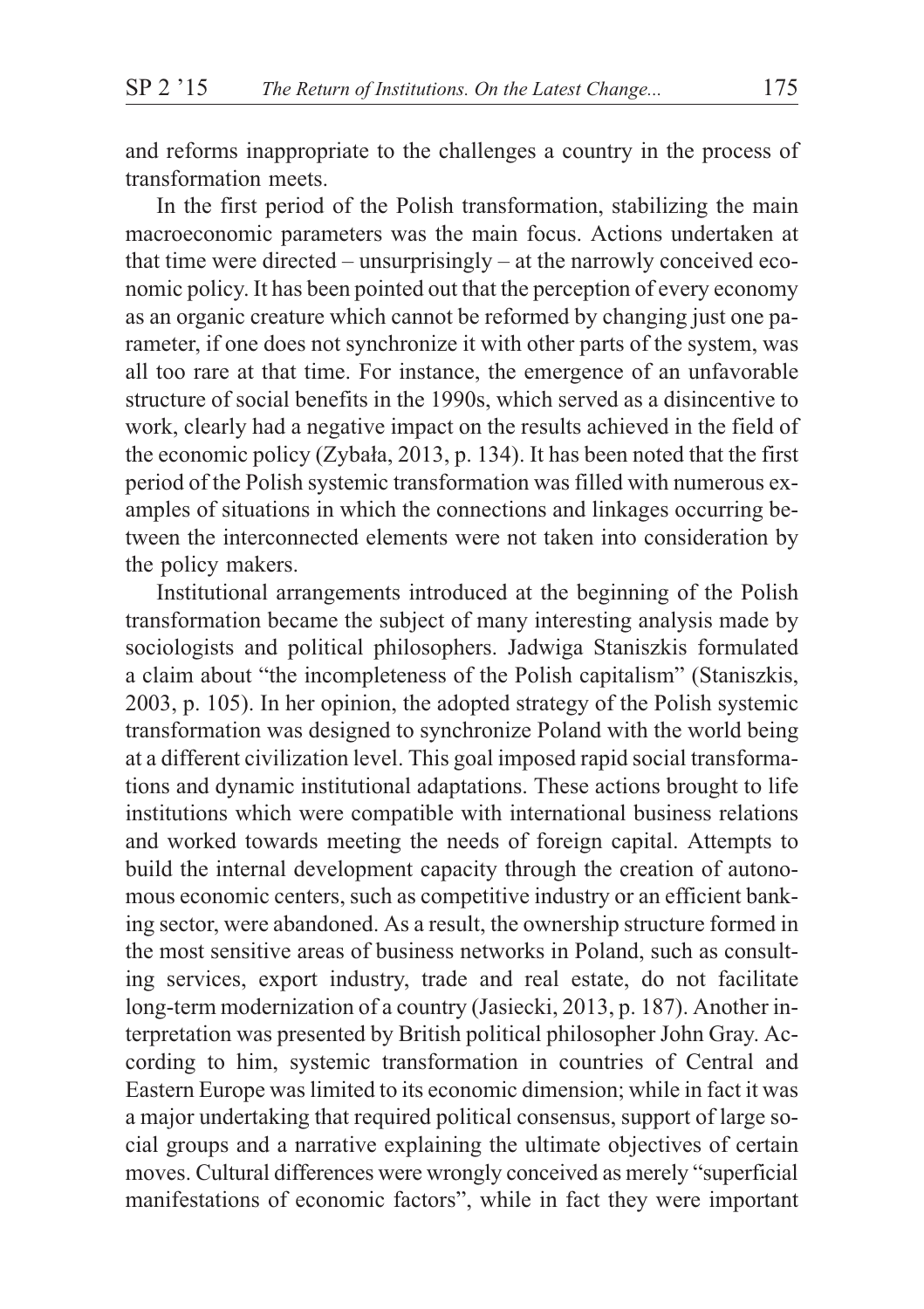features of transforming societies, determining their future development prospects (Gray, 2006, p. 87). Consequently, it was forgotten that market institutions must take into account the cultural environment in which they operate.

When considering institutional reforms carried out in Central and Eastern Europe, it is worth recalling a statement made by American economist Milton Friedman, often considered one of the most important intellectual fathers of many politicians and economists who implemented reforms in countries of the region. In 2001, the Noble laureate admitted that he had been wrong ten years earlier, when he had strongly recommended privatization for countries transforming from a socialist system into a democratic one. Friedman said that the rule of law and institutions which set the environment for actual market operations were more important than privatization. The time that elapsed between 1989 and 2001 and the events that occurred in many post-socialist countries allowed for an independent assessment of the systemic transformation and led to the belief in the need to create more efficient institutions. The public discussion was increasingly dominated by opinions in line with the classical argumentative repertoire of supporters of the institutional approach.

It was argued that mature institutions restore the socio-economic and political order most effectively; since they reduce the impact of current events on the routine operations of the organizations and the society. What was also noted, institutions have the ability to prevent demands of various interest groups directed at the state. Thus they allow the state and its authorities to keep to the previously identified priorities instead of continuing to make constant concessions in order to satisfy different interest groups. In Poland, the increasing popularity of the belief in the importance of institutions in socio-economic development was supported by the real policy decisions, the so called second wave of Polish reforms.

# **Inclusiveness and Participation**

The renaissance of the institutional approach, which may have been observed in the recent years, manifests itself mostly in the debate sparked by the global economic crisis symbolically triggered by the fall of American investment bank Lehman Brothers in 2008. The largest economic crisis since the Great Depression of the 1930s is rightly defined as a paradigm shift in thinking about the processes of economic growth, prospects for the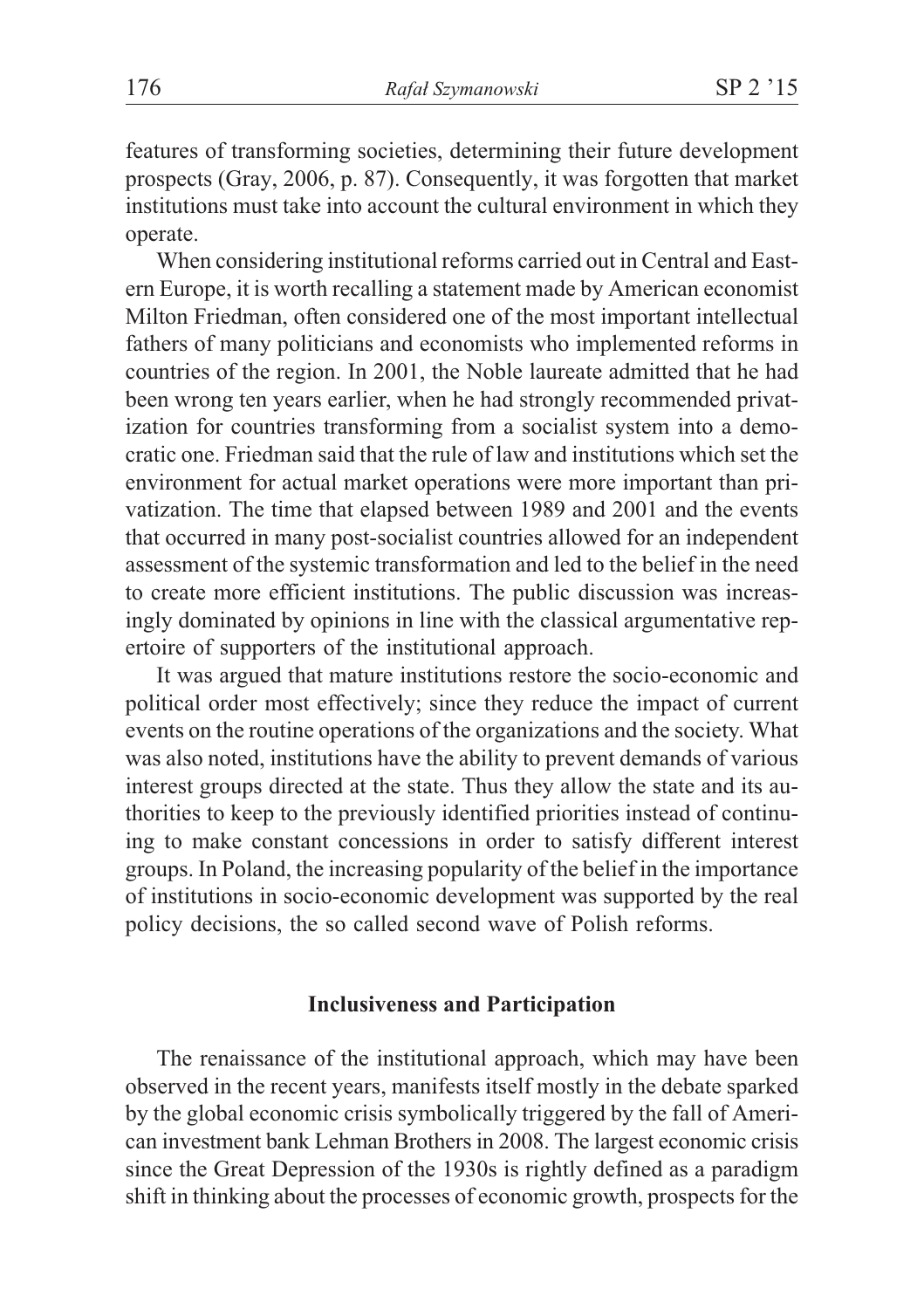capitalist system and the mechanism of effective social and economic policies (Castells, Caraça, Cardoso, 2012). It may be observed in the fact that after 2008 not only were instruments and tools used to date in sectoral policies criticized but also the ultimate goals of the broadly defined development policy were questioned. Many distinguished scholars challenged the very idea of continuous economic growth in their latest publications, arguing that it is possible to achieve and sustain prosperity and social development without permanently increasing the GDP (Jackson, 2009; Skidelsky, Skidelsky, 2012; Welzer, 2013). The central point of the debate, however, has been an attempt to find new sources of growth and development impulses in the world after the crisis. One of the intellectual currents in this debate calls for the re-appreciation of the role and importance of institutions.

In the academic reflection, the new wave of popularity of the approach which places institutions at its core is associated with the widely-discussed work *Why Nations Fail. The Origins of Power, Prosperity and Poverty* written by Turkish American economist Daron Acemoglu and American political scientist James Robinson. In this work, which is a result of prolonged research on the sources of success and causes of failure of certain countries all over the world, authors come to the conclusion concerning the fundamental and decisive role of institutions in ensuring the long-term political and economic development and social welfare (Acemoglu, Robinson, 2012). According to Acemoglu and Robinson, the most crucial factor for the success of the state is the following one: the ability to produce inclusive political institutions that ensure the maximal participation of different social groups in the generated wealth. Those are inclusive political institutions supplemented by inclusive economic institutions that are capable of enhancing the welfare of ordinary people. American researchers also highlight the issue of the transformation of institutions. The transformation occurs as a result of interaction between the existing institutions and the so-called critical junctures. Critical junctures are major events that disrupt the existing political and social order, change the previously established balance and upset the status quo. Events that according to Acemoglu and Robinson were those critical junctures in the history were, among others, the opening of the Atlantic trade routes, which created enormous profit opportunities for the countries of Western Europe, and the Industrial Revolution, which caused dynamic changes of social and economic structure in many countries around the world.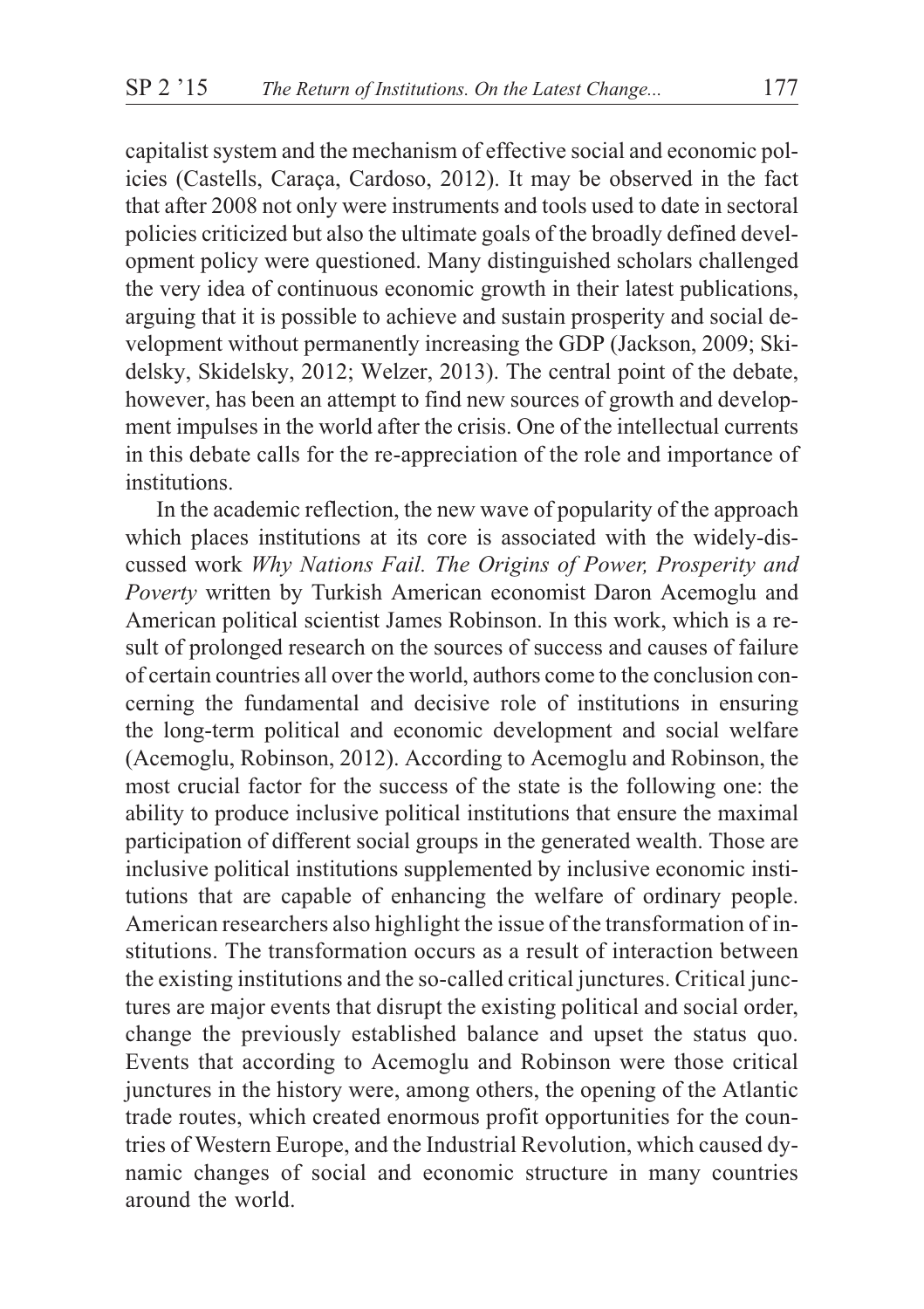The degree of inclusiveness of institutions determines their flexibility and ability to change the current mode of functioning when some significant change occurs outside. Inclusive institutions are able to keep up with the reality, adapt to the changed environment and develop an appropriate modus operandi in qualitatively new conditions. Societies whose institutions are characterized by a low level of inclusiveness are not capable of doing that. As a consequence, they are maladapted to the changed circumstances. Most societies which in different historical periods faced difficulties previously unknown to them, failed to meet the challenge and as a result become extinct, were characterized by one common feature. At the moment when a major change in the external reality occurred, these societies focused on intensifying exactly those strategies that had hitherto been successful and thus ensured their survival; not understanding that a new situation requires new responses and new concepts.

Key findings and basic claims formulated by Acemoglu and Robinson were supported by many prominent scholars. Authors were appreciated for, among others, "brilliantly synthesizing the work of theorists from Adam Smith to Douglass North with more recent empirical research" and "demonstrating that history and geography need not be destiny". Some interesting critical remarks were also voiced. It was argued that as for the key importance authors attached to the inclusiveness of institutions, the concept itself was not defined precisely enough. It was noted that if inclusive institutions seem to include formal property rights, court systems, modern electoral democracy, an impersonal centralized state, access to legal institutions and forms of political participation; then these phenomena are way too broad and diversified to "be thrown into one basket" and characterized collectively (Fukuyama, 2012). What's more, real-world societies are some combination of extractive and inclusive institutions (Fukuyama, 2012). Therefore, it is worth knowing how every single component of inclusiveness mentioned by American researchers separately affects growth. It was also pointed out that the concept proposed by Acemoglu and Robinson may be helpful in understanding the rapid economic transformations in Britain after the Industrial Revolution, but it fails to interpret the development process having occurred in China over the past decades, which is an example of the most dynamic economic growth in the history of mankind, under the influence of largely repressive and hostile institutions (*The big why*, 2012). British weekly "The Economist" admitted that the rationale behind Acemoglu and Robinson's theory is convincing; but their work is too reductive in many aspects, as it analyzes almost everything through the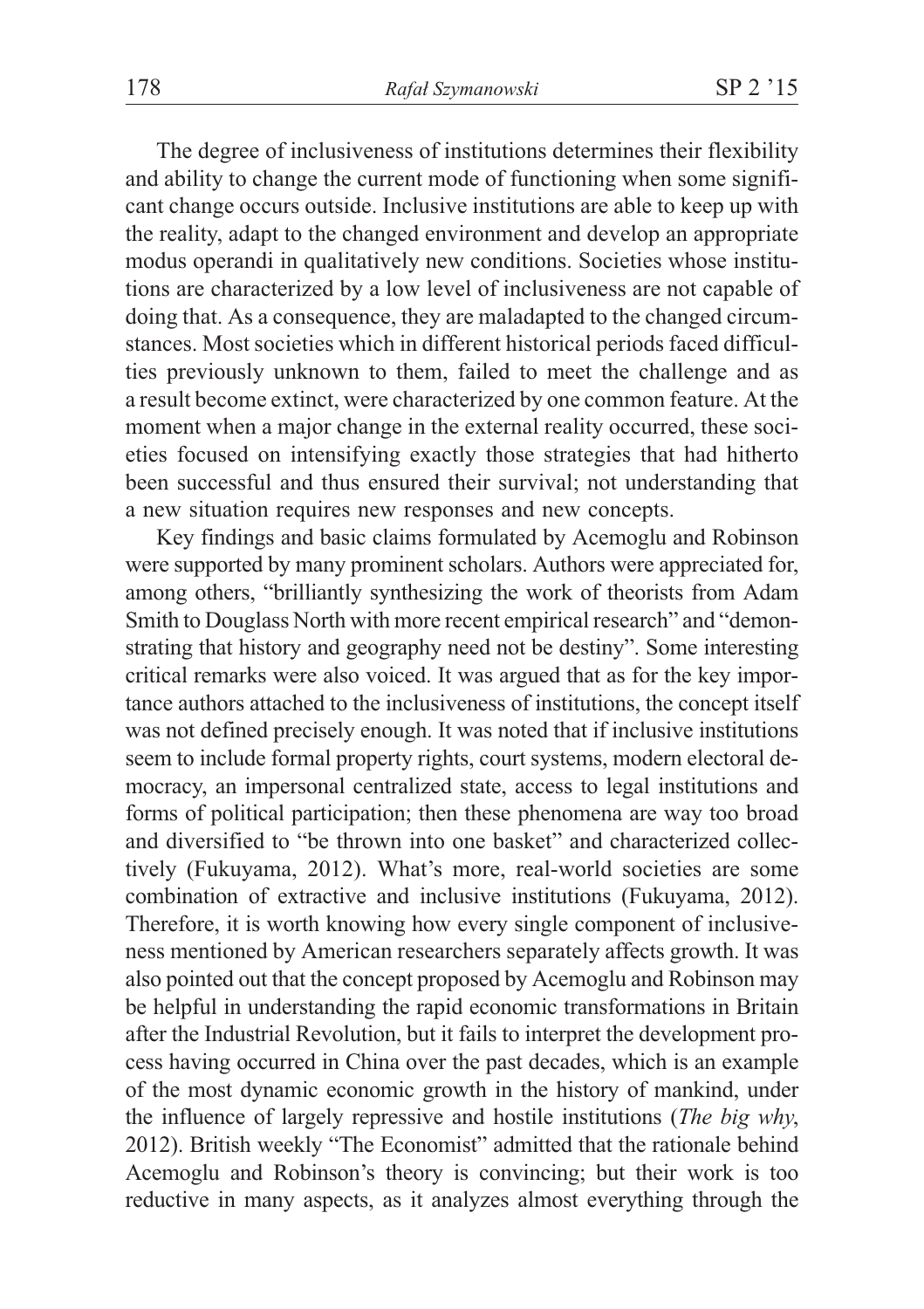prism of economics and ignores important issues such as religion and intellectual achievements (*Historians versus economists*, 2012).

The debate on *Why Nations Fail* clearly shows that institutions do not provide a full and complete answer to the complex question of sources of the state's economic performance and overall success. Researchers such as Sheri Berman, Mark Blyth, Bob Jessop and Stijn Oosterlynck argued that inclusiveness and flexibility alone do not solely determine the adaptation mechanisms implemented by institutions at times of economic crises or political turmoil (Berman, 2006; Blyth, 2002; Blyth 2013; Jessop, Oosterlynck, 2008). The interpretation of particular events is also significant, involving the manner in which social actors explain what they encounter, as well as the ideas by means of which they perceive the social reality and define their own goals. As shown by the representatives of historical institutionalism, institutions are to some extent autonomous from individuals, they impose a limited set of choices available to individuals. In routine situations, after having reached a certain level of functional maturity and formalization of procedures, institutions can automatically model and shape the behavior of actors. However, in the circumstances of some significant change, institutions themselves do not respond to structures. Those are attitudes, beliefs and interpretations of actors that affect certain institutional responses.

## **Varieties of Capitalism**

An upsurge in popularity of the institutional approach, which may have been observed in the latest academic reflection, results directly from the diverse consequences of the global economic crisis observed in the real economies all over the world. They proved beyond doubt that there is no such thing as a universal Western model of capitalism. Instead, there are various models of free-market economies, whose different internal institutional architecture affects different degrees of susceptibility to external economic disturbances. Seven years which passed since the beginning of the global economic crisis were marked by a new wave of popularity of Varieties of Capitalism (VoC) which is an approach in the social science (Hall, Soskice, 2001). As part of this approach, two main types of capitalism are distinguished, i.e. liberal market economies (LMEs), exemplified by the USA, and coordinated market economies (CMEs), exemplified by Germany. Between these two opposite poles, there extends a broad spec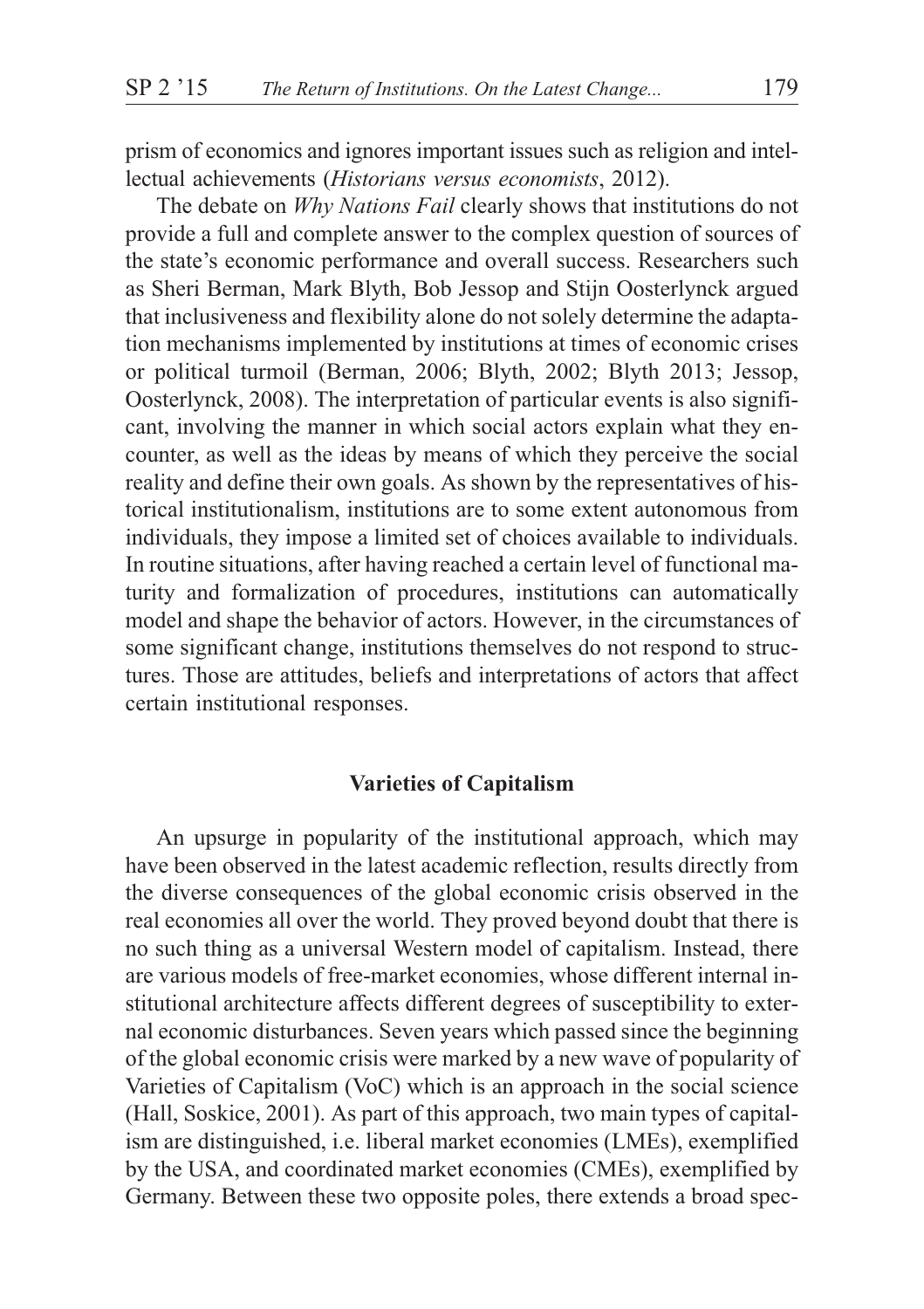trum of countries with different socio-economic systems as well as different proportions of solutions specific for the liberal and coordinated model. This typology tries to go beyond the already known division of capitalism according to the national types, which usually focuses on tax systems, solutions in the social policy, the scale of national income redistribution or prevailing cultural habits in the business negotiations. The varieties of capitalism approach takes into consideration also the ways in which companies use the available assets in the social sphere and institutional support in the public sphere. One of the key areas of analysis is the relationship between companies and their surroundings.

This approach is based on an observation that capitalism, like any socio-economic system existing in the real world, operates within a partic-



Fig. 1. Complementarities Across Subsystems in the German Coordinated Market Economy

**Source:** Hall, Soskice (2001).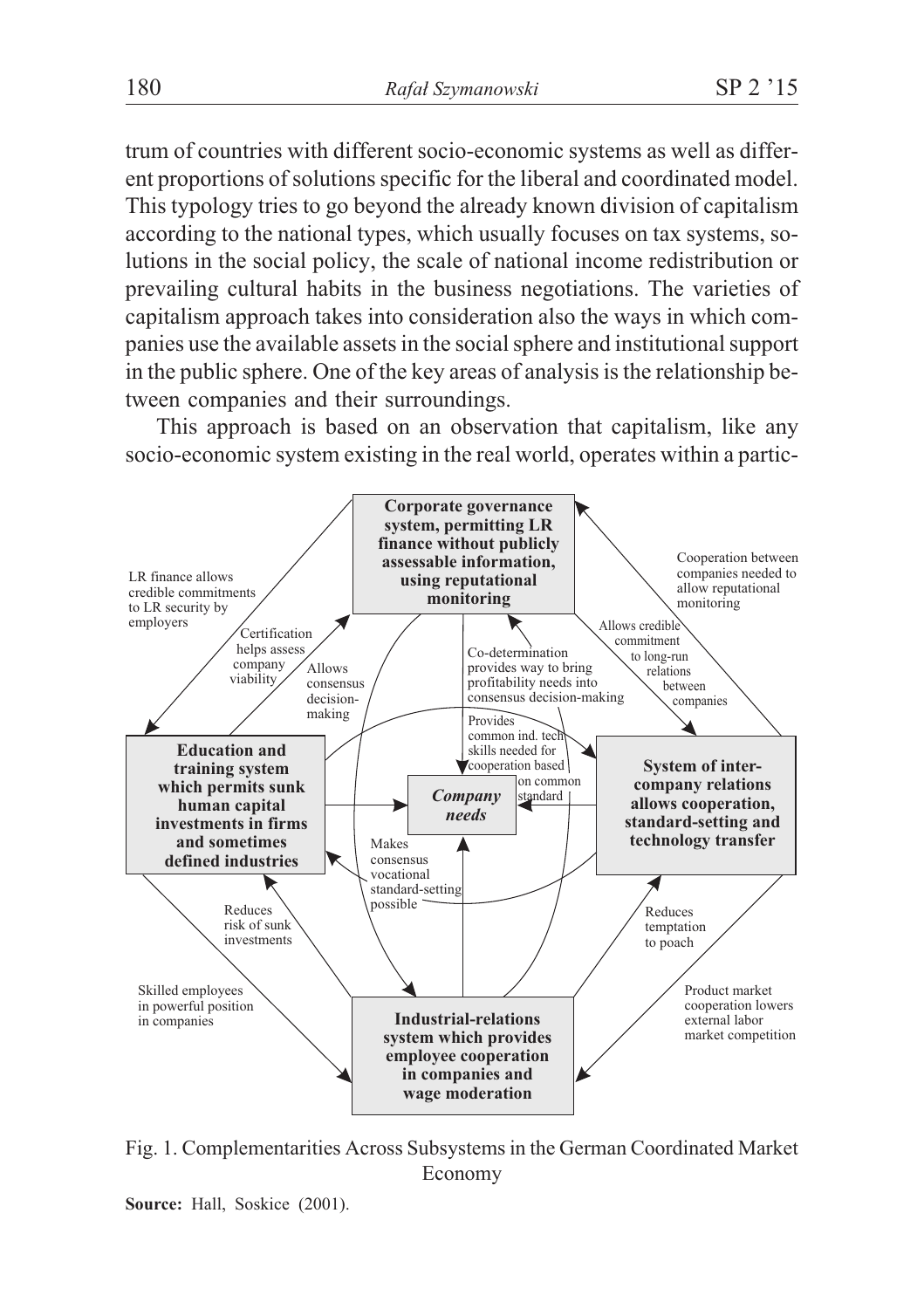ular political, social and cultural frame. Therefore, there is no single universal Western capitalism. Within the capitalist world economy, there are different socio-economic models, which are characterized among others by different labor market regulations, institutional interrelations, models of interest representation, degrees of power granted to employers and employees, the ways of shaping and implementing public policies. Two op-



Fig. 2. Complementarities Across Subsystems in the American Liberal Market Economy

**Source:** Hall, Soskice (2001).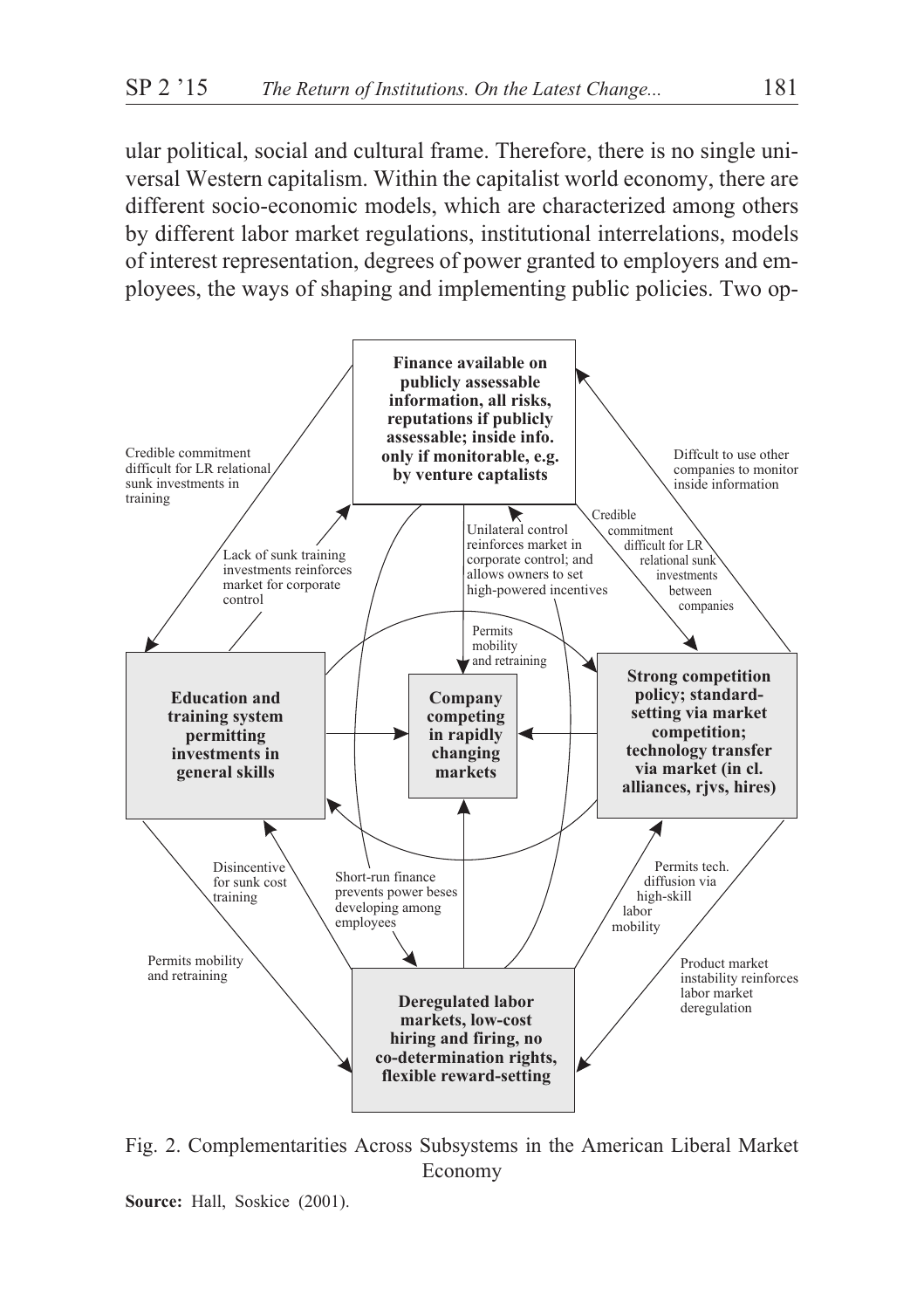posite types distinguished in the institutional Varieties of Capitalism approach, which are coordinated market economies (CMEs) and liberal market economies (LMEs), differ among others in terms of: their competition policy, methods of technology transfer, education and training system (see Figures 1 and 2).

# **Conclusions**

The interest in institutions is another sign of a major intellectual change which has been observed since the beginning of the global economic crisis in 2008. It denotes a gradual shift towards a greater amount of realism and appreciation of the internal factors in designing development strategies of an individual state. This movement is in no way homogeneous. Its pluralism is attested, among others, by a broad range of diversified and often contradictory definitions of an institution, the latter used by its representatives. Further discussion and research shall reveal whether this new wave constitutes a qualitative change in relation to the new institutionalism already known since the 1990s. The renaissance of institutions has to some extent been inspired and supported by contemporary global processes. Some commentators claim that the latest international events are gradually spreading the belief, that in years to come we will be living in a world of "parallel realties". This notion is becoming more and more powerful, especially among the Western elites. The ideas such as the end of history, global convergence of capitalism or the universal Western model, are slowly becoming a thing of the past giving way to a belief in the necessity of acceptance of radical diversity. A crucial part of the world of "parallel realities" will involve variety and pluralism of institutional and socio-economic models, also in the West. This observation may have important implications also for the policies devised and implemented in Poland.

As it was repeatedly pointed out, there has been no serious public debate on the political and institutional model of the market economy instituted in Poland after 1989. Over the years, researchers of the Polish public discourse have been pointing out a paradoxical situation in which a significant part of the public debates is misplaced, i.e. it is filled with voices calling for the necessary reforms, while at the same time it lacks any major interest in their content. Discussions on Poland's absorption of the EU structural funds within the new financial perspective 2014–2020 focus on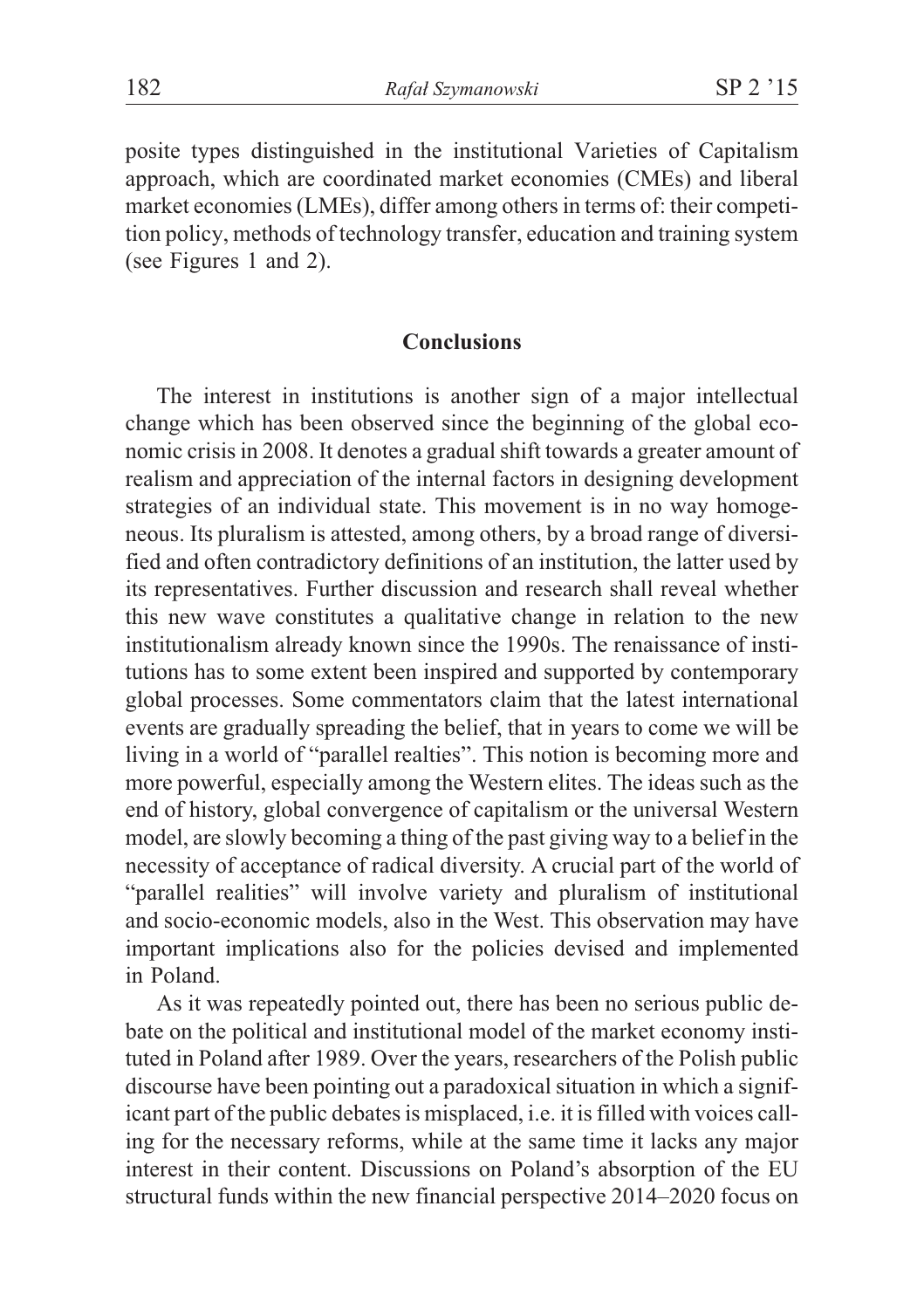the total amount of financial aid and the pace of their spending, instead of concentrating on the areas of allocation and their long-term growth potential, which is just another sign of this major flaw of Polish public discourse. Authors of report "The Course Towards Innovation. How to move Poland from development drift" made a claim about "the institutional weakness of the state and public administration in the face of new economic trends," which can be observed among others in the gradual disappearance of public space as a place of discussions about the importance of strategic thinking and autonomous development strategy (Geodecki, Gorzelak, Górniak, Hausner, Mazur, Szlachta, Zaleski, 2012). A new wave of popularity of institutions, described in the text, may provide an opportunity for correcting this flaw and seriously reconsidering the role, importance and adequacy of Polish institutions in relation to the key development challenges.

#### **Bibliography**

- Acemoglu D., Robinson A. J. (2012), *Why Nations Fail: The Origins of Power, Prosperity and Poverty*, Profile Books, London.
- Berman S. (2006), *The Primacy of Politics: Social Democracy and the Making of Europe's Twentieth Century*, Cambridge University Press, New York.
- Blyth M. (2002), *Great Transformations: Economic Ideas and Institutional Change in the Twentieth Century*, Cambridge University Press, New York.
- Blyth M. (2006), *Instytucje i idee*, in: *Teorie i metody w naukach politycznych*, eds. D. Marsh, G. Stoker, Wydawnictwo Uniwersytetu Jagielloñskiego, Kraków.
- Blyth M. (2013), *Austerity: The History of a Dangerous Idea*, Oxford University Press, New York.
- Castells M., Caraça J., Cardoso G. (2012), *Aftermath. The Cultures of the Economic Crisis*, Oxford.
- Fukuyama F. (2009), *Koniec historii*, Wydawnictwo Znak, Kraków.
- Fukuyama F. (2012), *Acemoglu and Robinson on Why Nations Fail*, "The American Interest", 26.03.2012, http://www.the-american-interest.com/fukuyama/2012/ 03/26/acemoglu-and-robinson-on-why-nations-fail/, 17.09.2014.
- Geodecki T., Gorzelak G., Górniak J., Hausner J., Mazur S., Szlachta J., Zaleski J. (2012), *Kurs na innowacje. Jak wyprowadziæ Polskê z rozwojowego dryfu*, Fundacja Gospodarki i Administracji Publicznej, Kraków.
- Gray J. (2006), *Al-Kaida i korzenie nowoczesności*, Fundacja Aletheia, Warszawa.
- Hall P. A., Soskice D. (2001), *Varieties of Capitalism: The Institutional Foundations of Comparative Advantage*, Oxford University Press, Oxford.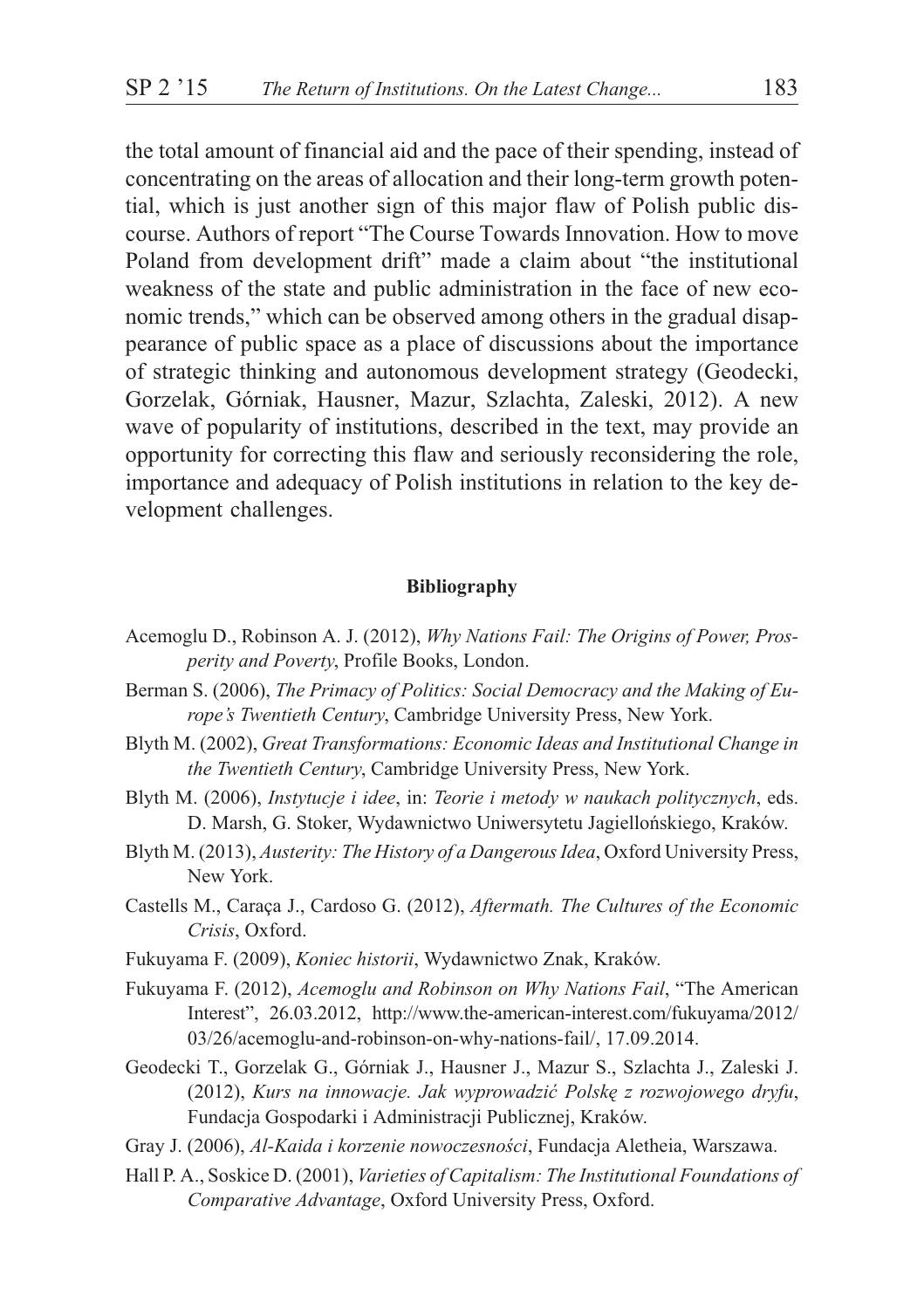- *Historians versus economists* (2012), "The Economist", 13.04.2012, www.economist.com/blogs/buttonwood/2012/04/duelling-academics, 17.09.2014.
- Jackson T. (2009), *Prosperity without Growth: Economics for a Finite Planet*, Earthscan, New York.
- Jasiecki K. (2013), *Kapitalizm po polsku. Między modernizacją a peryferiami Unii Europejskiej*, Wydawnictwo IFiS PAN, Warszawa.
- Jessop B., Oosterlynck S. (2008), *Cultural political economy: On making the cultural turn without falling into soft economic sociology*, "Geoforum", vol. 39, no. 3.
- Lowndes V. (2006), *Instytucjonalizm*, in: *Teorie i metody w naukach politycznych*, eds. D. Marsh, G. Stoker, Wydawnictwo Uniwersytetu Jagielloñskiego, Kraków.
- McAnulla S. (2006), *Struktura a podmiotowoϾ*, in: *Teorie i metody w naukach politycznych*, eds. D. Marsh, G. Stoker, Wydawnictwo Uniwersytetu Jagielloñskiego, Kraków.
- Pedersen O. K. (2010), *Institutional Competitiveness: How Nations Came to Compete*, in: *The Oxford Handbook of Comparative Institutional Analysis*, eds. G. Morgan, J. Campbell, C. Crouch, O. K. Pedersen, R. Whitley, Oxford University Press, Oxford.
- Skidelsky R., Skidelsky E. (2012), *How Much Is Enough?: Money and the Good Life*, Other Press, New York.
- Sosnowska A. (2004), *Zrozumieć zacofanie. Spory historyków o Europe Wschodnią (1947–1994)*, Wydawnictwo TRIO, Warszawa.
- Staniszkis J. (2003), *W³adza globalizacji*, Wydawnictwo Naukowe Scholar, Warszawa.
- *The big why* (2012), "The Economist", 10.03.2012, http://www.economist.com/node/ 21549911, 17.09.2014.
- Welzer H. (2013), *Selbst Denken. Eine Anleitung Zum Widerstand*, S. FISCHER, Frankfurt am Main.
- Wieviorka M. (2011), *Dziewiêæ wyk³adów z socjologii*, Zak³ad Wydawniczy NOMOS, Kraków.
- Williamson J. (1990), *What Washington Means by Policy Reform*, in: *Latin American Adjustment: How Much Has Happened?*, ed. J. Williamson, Peterson Institute for International Economics, Washington.
- Zyba³a A. (2013), *Pañstwo i spo³eczeñstwo w dzia³aniu. Polityki publiczne wobec potrzeb modernizacji pañstwa i spo³eczeñstwa*, Difin, Warszawa.

## **Powrót instytucji. O najnowszych zmianach w badaniach rozwoju spo³eczno-ekonomicznego**

#### **Streszczenie**

Rozważania podjęte w tekście koncentrują się wokół roli instytucji w procesach rozwoju społeczno-gospodarczego państw. Przedmiotem szczególnej uwagi jest jeden